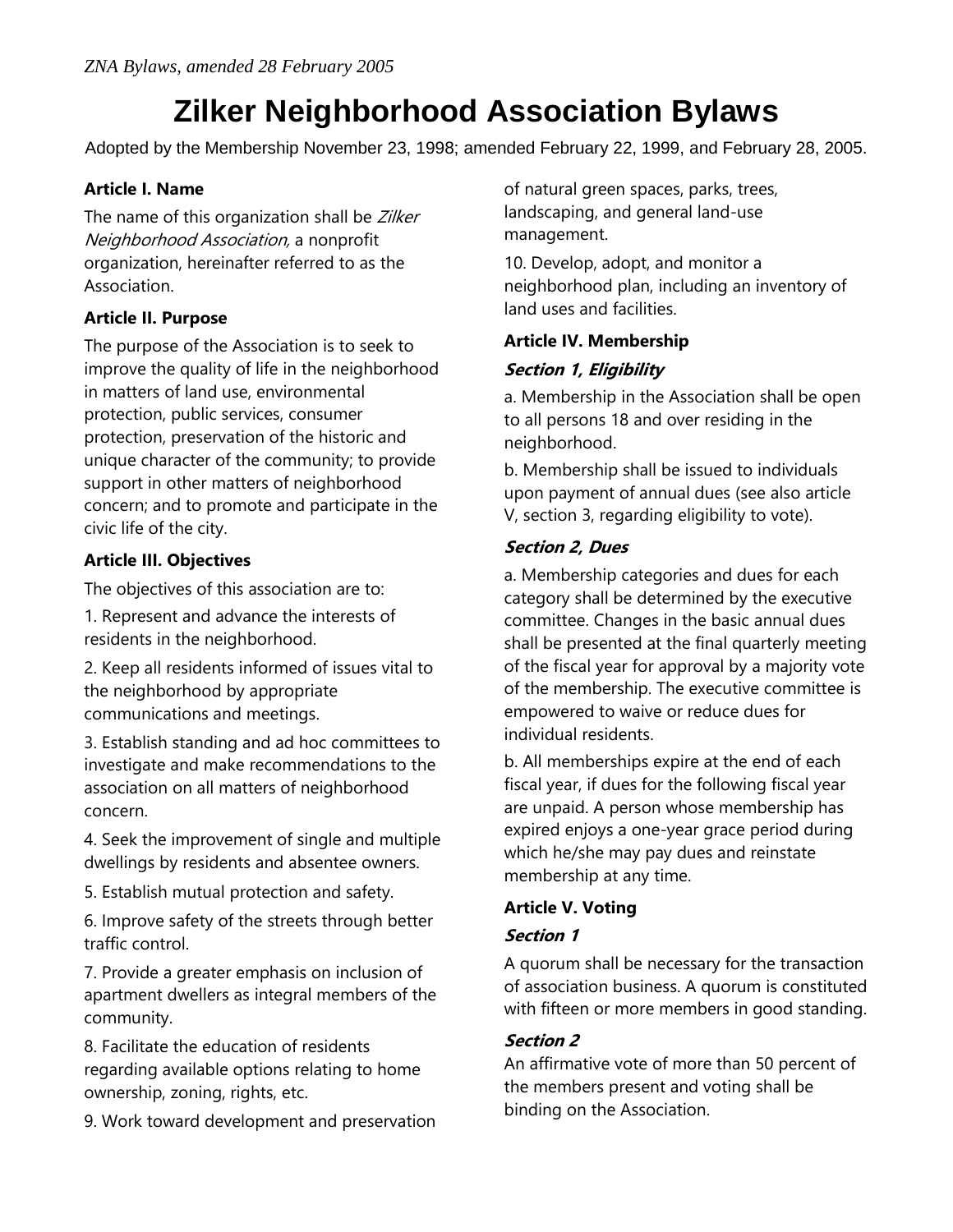## **Section 3**

All members joining after 1 July 2004 will be registered upon receipt of dues and are not eligible to vote for 30 days. A person who reinstates membership during the grace period may vote at the same meeting at which he/she pays reinstatement dues.

## **Article VI. Officers**

#### **Section 1, Executive Officers**

The officers of the Association shall be elected from the active membership and shall be a president, first vice president, second vice president, secretary, treasurer, newsletter editor, Austin Neighborhoods Council delegate, and social chair. These eight elected officers shall be members of the executive committee and shall be empowered to co-sign checks.

## **Section 2, Nominations**

Nominations for officers may come from the general membership and must be received by the executive committee no later than one week prior to the fall meeting at which the executive committee will present the slate of nominees for election.

## **Section 3, Elections**

Officers shall be elected for one-year terms by a simple majority vote of those members present and voting at the fall general meeting. If an office is contested, the election shall be by secret written ballot. Such ballots shall be cast and counted as the first order of business at the fall meeting. Officers-elect shall be installed at the end of the fall meeting.

## **Section 4, Duties of Officers**

**The president** shall preside at all meetings of the executive committee and the Association and shall be an ex officio member of all committees. The president shall be empowered to speak on behalf of the Association consistent with the objectives and prior resolutions of the Association.

**The first and second vice presidents** shall assist the president as directed and shall, in succession, fulfill the duties of the president in the president's absence.

**The secretary** shall be responsible for recording the minutes of each general meeting and shall conduct correspondence as directed by the executive committee.

**The treasurer** shall be responsible for maintaining the financial records of the Association, shall draw checks as needed, and shall present quarterly financial reports.

**The newsletter editor** shall be responsible for producing the newsletter, which shall give notice of regular meetings to area residents. The content of the newsletter shall be consistent with the purposes of the Association as set out in Article II and shall be subject to approval by the executive committee.

**The Austin Neighborhoods Council delegate** is authorized to represent the Association and vote at meetings of the Austin Neighborhoods Council and other umbrella groups as determined by the executive committee.

**The chair of the social committee** shall be responsible for organizing the quarterly meetings and other events as determined by the executive committee.

## **Section 5, Removal from Office**

Any officer may be removed from office for cause at any meeting by two-thirds of the membership present and voting, providing that notice has been furnished to the membership at least two weeks prior to said meeting. Any officer may be removed from office for cause by two-thirds of the executive committee.

## **Section 6, Replacement of Officers**

When necessary, vacant offices may be filled at any meeting by the executive committee for the unexpired portion of the term.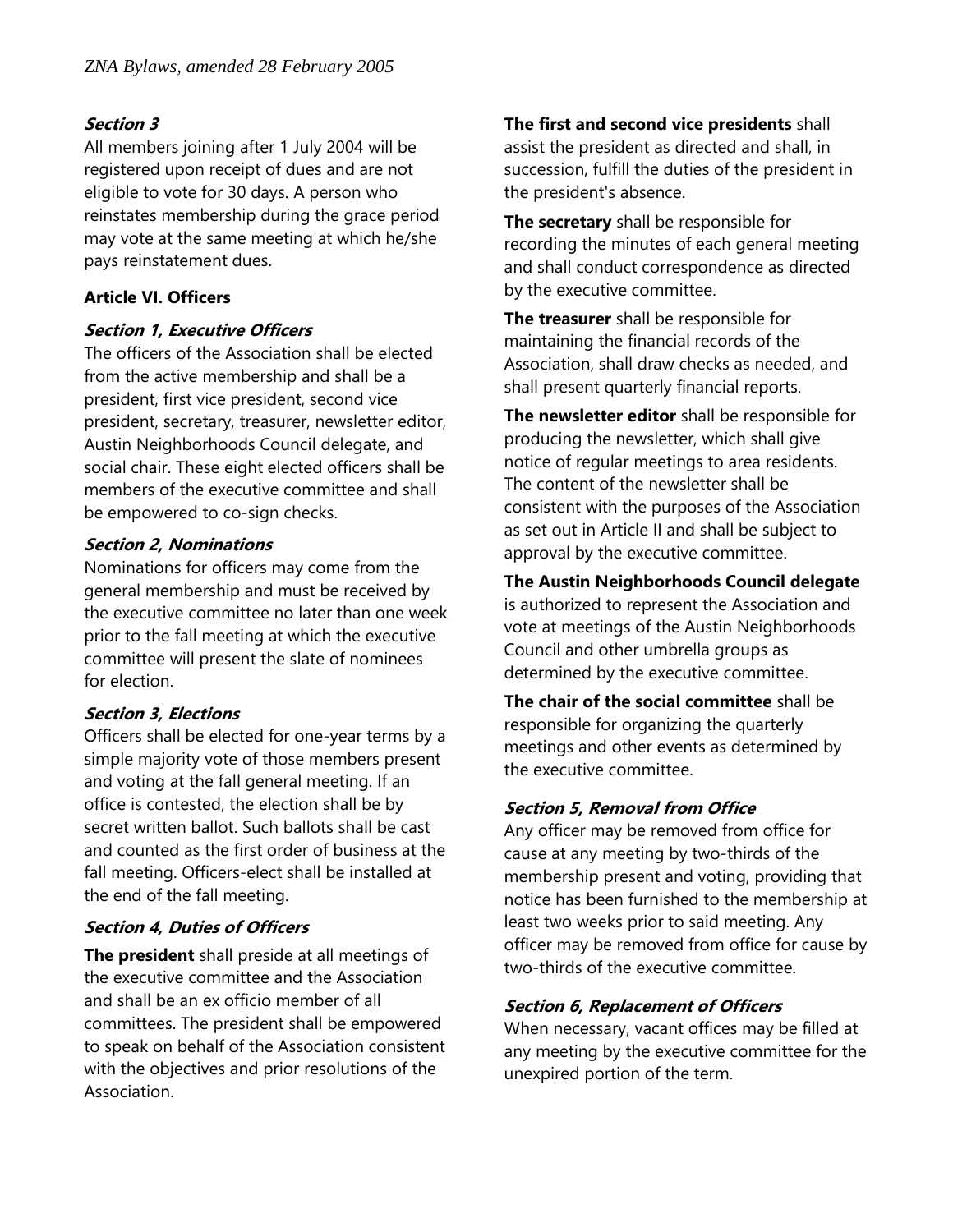## **Article VII. Meetings and Organization**

## **Section 1, Regular Meetings**

Meetings of the general membership of the Association shall be held once each quarter as set by the executive committee.

# **Section 2, Special Meetings**

Special meetings may be called by the executive committee. A special meeting may also be called by a petition signed by 25 members. The agenda of a meeting called by petition shall be limited to the specific items listed in the petition.

# **Section 3, Fiscal Year**

The fiscal year of the Association shall run from November 1 to October 31.

# **Article VIII. Committees**

## **Section 1, Executive Powers**

The executive committee shall transact necessary business in the intervals between regular meetings and such other business as may be referred to it by the Association, and shall appoint all committees and approve the work of such committees.

# **Section 2, Executive Committee**

The executive committee shall consist of all eight officers and all chairpersons of committees. The president serves as presiding officer. This committee shall conduct all business of the Association as required and shall meet upon the call of the president or upon the call of three committee members. Meetings of the executive committee shall be open to interested members of the Association.

# **Article IX. Parliamentary Authority**

When not inconsistent with these bylaws, Robert's Rules of Order Newly Revised shall be the parliamentary authority for all matters of procedure. These rules may be suspended at any meeting by a majority vote.

# **Article X. Prohibition**

The identity of Association members shall be confidential and may not be released without permission of the members concerned.

## **Article XI. Special Provisions**

## **Section 1**

These bylaws shall become effective upon approval of two-thirds of the members present at the organizational meeting.

# **Section 2**

Other provisions of these bylaws notwithstanding: officers may be elected immediately following approval of the bylaws and shall serve until new officers are elected and installed in accordance with the provisions of Article VI, Section 2; dues paid by charter members shall constitute dues paid-in-full until May 31, 1982.

# **Section 3**

If the Association is dissolved, all assets shall be given to the Zilker Elementary School Library.

# **Article XII. Amendment of Bylaws**

These bylaws may be amended at any regular meeting by a two-thirds vote of the members constituting a quorum provided that the amendment has been submitted in writing to the membership at the previous meeting.

# **Article XIII. Neighborhood Boundaries**

## **Section 1**

The neighborhood shall include voting precincts 332 and 462 as configured in 1998 and the property fronting both sides of the boundary streets, as shown in the map at Exhibit A.

# **Section 2**

The executive committee shall negotiate boundary disputes with neighboring associations.

\_\_\_\_\_\_\_\_\_\_\_\_\_\_\_\_\_\_\_\_\_\_\_\_\_\_\_\_\_\_\_\_\_\_\_\_\_\_\_\_\_\_\_\_\_\_\_\_\_\_\_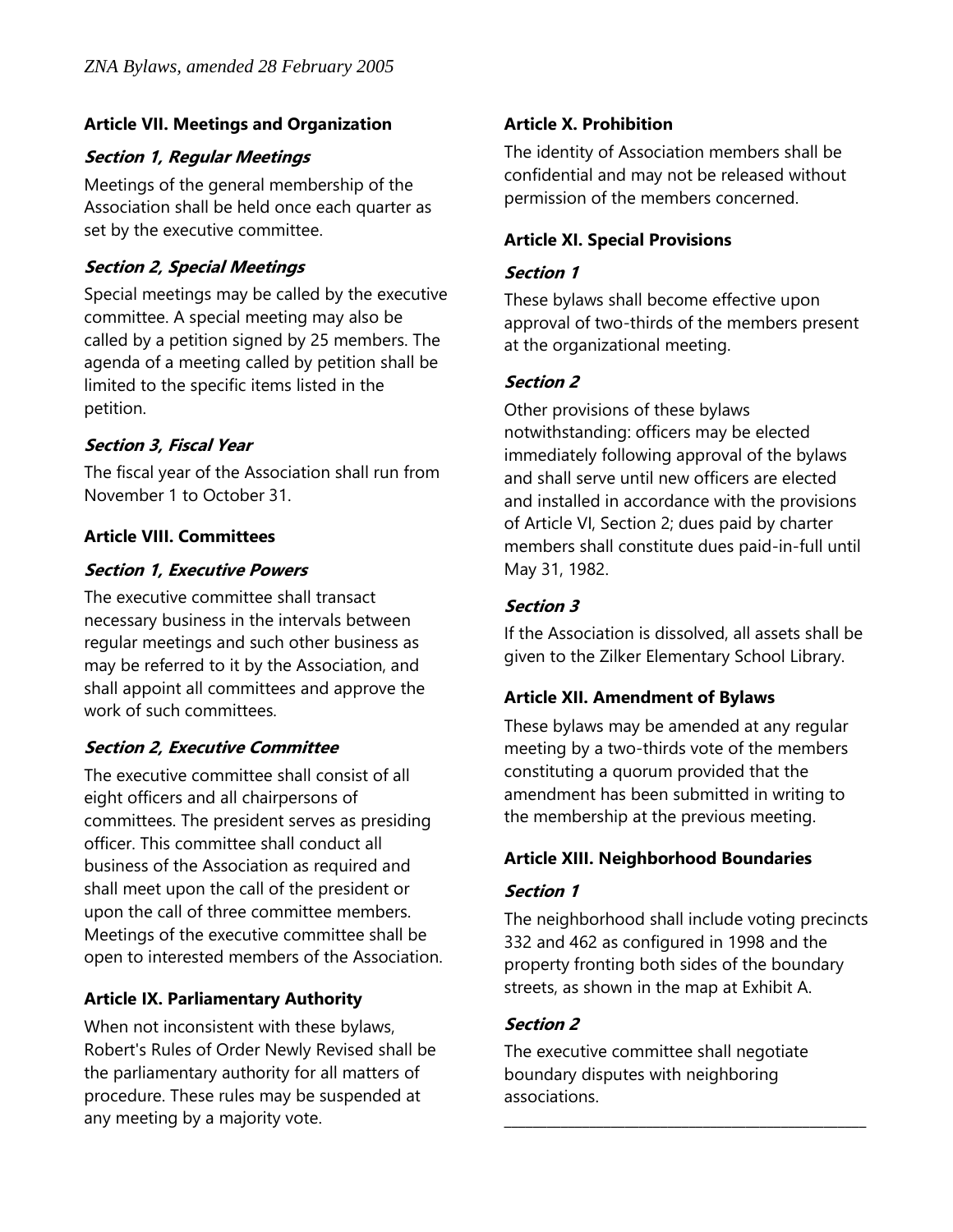*ZNA Bylaws, amended 28 February 2005*

Exhibit A: Boundaries of Zilker Neighborhood Association



*ZNA boundaries include Zilker Park and Robert E. Lee Road, Rabb Road, and Rae Dell on the west; the eastern boundary follows the railroad tracks south to Oltorf Street and then follows South Lamar Boulevard to Barton Skyway. Town Lake forms the northern boundary and Barton Skyway the southern boundary. Residents on both sides of boundary streets are eligible for membership.*